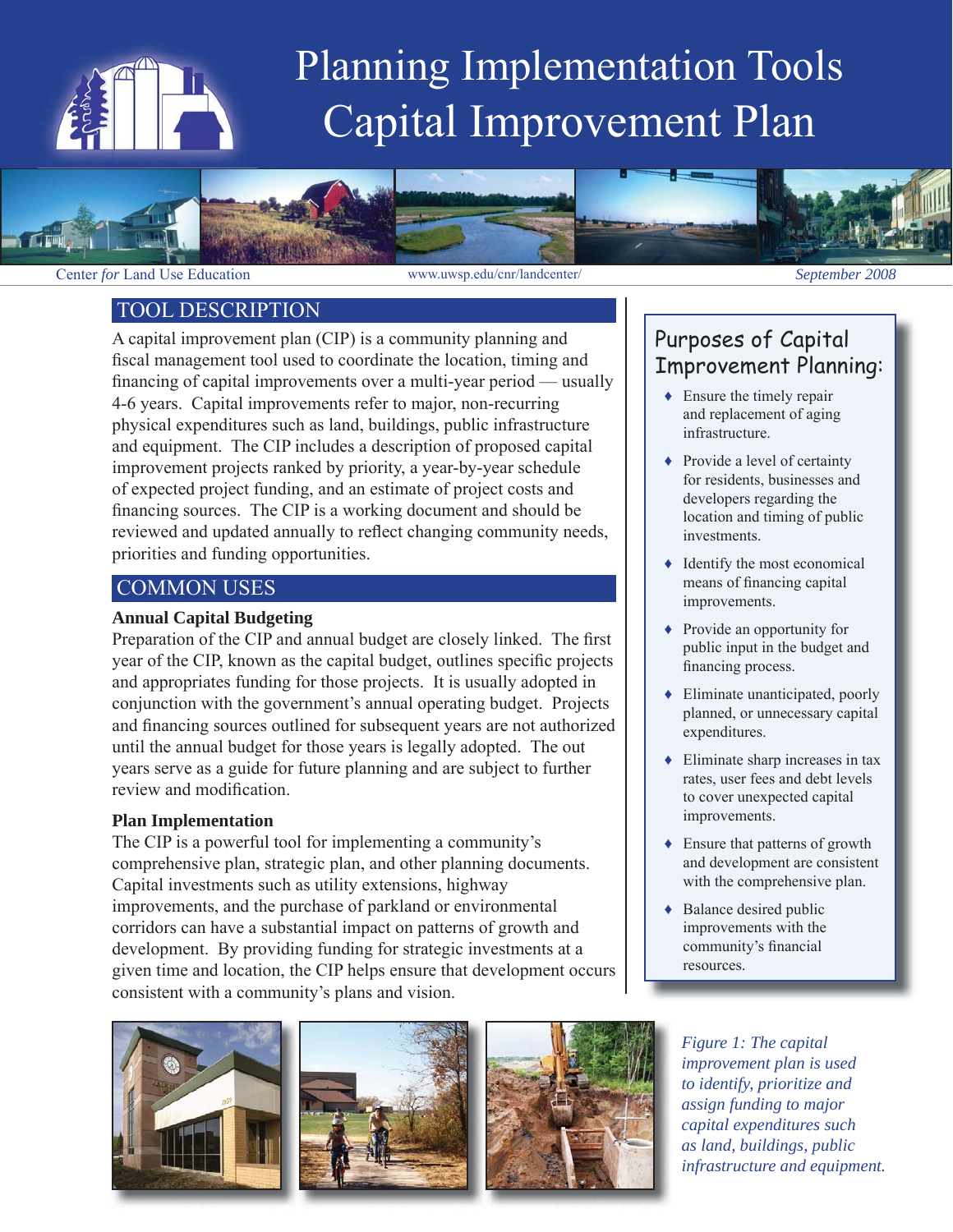# What is a Capital Improvement?

Most communities define capital improvements as major public expenditures, usually physical in nature.

Local policies may specify the *cost* and *useful life* of qualified projects. For example, a small community may set minimum project costs at \$1,000 or \$2,500, while larger communities set the threshold at \$10,000 or \$25,000. Expenses below this level are considered "operational" and appear in the annual budget. The Government Finance Officers Association recommends a useful service life of at least three to five years.

Common categories of capital expenditures include:

- 1. Purchase of major equipment (*ex. playground equipment, snow plow, computers*).
- 2. Acquisition of land for a public purpose (*ex. park, landfill, industrial site*).
- 3. Construction, expansion or major renovation of a public building or facility (*ex. library, roads, sewage treatment plant, building retrofit for energy efficiency*).
- 4. Related planning, engineering, design, appraisal or feasibility costs (*ex. LEED certifi cation, architectural fees*).

Note: Some communities specifically exclude vehicles and equipment from the CIP.

# IMPLEMENTATION

## **CREATION**

The following general steps are involved in preparing a capital improvement plan: imp

- *1. Project Submission* Local agencies and departments are *1.* asked to submit a list of capital improvement projects in order of priority. Project request forms may prompt the applicant to provide a project description and justification, an estimate of initial project costs, ongoing operating and maintenance costs, and recommended funding sources.
- *2. Evaluation and Selection* The CIP team reviews, prioritizes *2.* and selects projects based on specific criteria, such as:
	- desired service level standard
	- project demand, as determined by an inventory of existing land, equipment and facility conditions
	- number of residents or geographic area served
	- return on investment, cost savings or revenue generation
	- sustainability or energy efficiency improvements
	- economic, environmental, aesthetic or social impacts
	- public health, safety or other legal concerns
	- consistency with community plans and policies
	- public or political support
- *3. Financial Analysis* Financial data, including historic and *3.* projected local government revenues, expenditures and debt service are used to assess the community's ability to pay for proposed projects and to select appropriate financing tools.
- *4. Plan Preparation* The draft CIP includes a list of *4.* recommended projects by funding year, project and scheduling details, and financing sources. Detailed maps, photos, graphs, timelines and other illustrations may accompany the plan.
- *5. Review and Adoption* Following public review and revisions, *5.* the governing body adopts the CIP and capital budget.

## **ADMINISTRATION**

A single official is usually responsible for coordinating preparation of the CIP. This task may be assigned to the chief executive or administrative officer (mayor, president, manager, administrator), a budget officer, or a member of the planning, finance or public works departments. The CIP coordinator often works with an advisory dep committee which may consist of local officials, citizens, or key departmental staff. It is also a good idea to refer the CIP to the dep plan commission for review and approval. In most communities, pla the CIP is prepared in the months preceding adoption of the the annual government budget. To provide sufficient time for project solicitation, financial analysis and community input, preparation of the CIP may take on a year-round function in some communities. the The CIP should be reviewed and updated annually.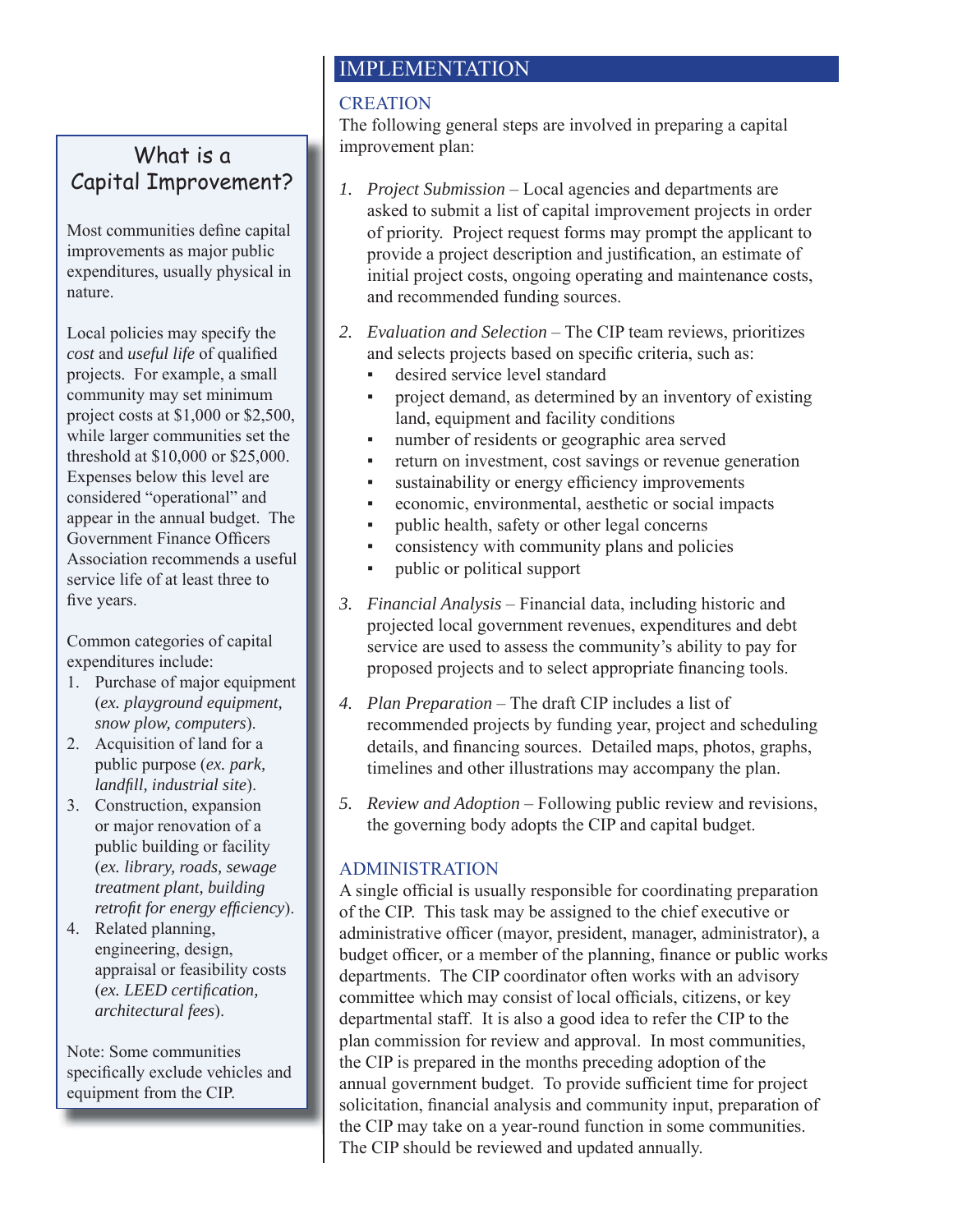# *Report Card: Capital Improvement Plan*

| Cost                                                             | Money or staff resources required to implement tool.                                                                                                                                                                                                                                                                                                                                                                                                                                                                                                                                                                                                                                                                                                     |  |  |  |  |
|------------------------------------------------------------------|----------------------------------------------------------------------------------------------------------------------------------------------------------------------------------------------------------------------------------------------------------------------------------------------------------------------------------------------------------------------------------------------------------------------------------------------------------------------------------------------------------------------------------------------------------------------------------------------------------------------------------------------------------------------------------------------------------------------------------------------------------|--|--|--|--|
| B                                                                | Once approved, projects recommended in the CIP are funded<br>through the annual capital budget. A variety of funding mechanisms<br>may be used to fund individual projects such as property taxes,<br>user fees, impact fees, special assessments, grants or bonds. The<br>presence of a CIP can help a community to achieve other financial<br>goals such as securing a good credit rating (thus lowering borrowing<br>rates), promoting economic development, avoiding unexpected<br>expenditures, and competing more successfully for state or<br>federal funds. The team assembled to prepare the CIP must be<br>skilled in financial management (i.e. budgeting, cost estimation and<br>forecasting), project management, and public participation. |  |  |  |  |
| <b>Public Acceptance</b>                                         | The public's positive or negative perception of the tool.                                                                                                                                                                                                                                                                                                                                                                                                                                                                                                                                                                                                                                                                                                |  |  |  |  |
|                                                                  | The CIP helps to keep the public informed about future public<br>improvements, thus providing a level of certainty to residents,<br>developers and business owners regarding community vitality, tax<br>burdens, and service costs.                                                                                                                                                                                                                                                                                                                                                                                                                                                                                                                      |  |  |  |  |
| <b>Political Acceptance</b>                                      | Politician's willingness to implement tool.                                                                                                                                                                                                                                                                                                                                                                                                                                                                                                                                                                                                                                                                                                              |  |  |  |  |
| Β                                                                | The CIP provides a rational, defensible and analytical approach for<br>scheduling public improvements, thus reducing pressure on politicians<br>to implement projects that are not highly ranked. Politicians that<br>are uncomfortable sharing control with the public or other levels of<br>government may shy away from this tool.                                                                                                                                                                                                                                                                                                                                                                                                                    |  |  |  |  |
| <b>Equity</b>                                                    | Fairness to stakeholders regarding who incurs costs and consequences.                                                                                                                                                                                                                                                                                                                                                                                                                                                                                                                                                                                                                                                                                    |  |  |  |  |
|                                                                  | Ranking projects based on pre-determined, measurable criteria<br>such as number of residents served, geographic area served, or<br>socioeconomic needs can help ensure that public improvements are<br>strategically located where public needs and priorities are greatest.                                                                                                                                                                                                                                                                                                                                                                                                                                                                             |  |  |  |  |
| Administration                                                   | Level of complexity to manage, maintain, enforce, and monitor the tool.                                                                                                                                                                                                                                                                                                                                                                                                                                                                                                                                                                                                                                                                                  |  |  |  |  |
|                                                                  | Developing and implementing a CIP takes a considerable amount of<br>work from local officials, administrative staff and departmental<br>staff, particularly upfront. After the first year, the work becomes<br>more familiar and less demanding. An annual review process and<br>project request forms can make the process run more smoothly.                                                                                                                                                                                                                                                                                                                                                                                                           |  |  |  |  |
| <b>Scale</b>                                                     | The geographic scale at which tool is best implemented.                                                                                                                                                                                                                                                                                                                                                                                                                                                                                                                                                                                                                                                                                                  |  |  |  |  |
| City, Village,<br>Town, County                                   | Use of the CIP is most common among cities and villages, and growing<br>among counties. Town use is limited but also appropriate.                                                                                                                                                                                                                                                                                                                                                                                                                                                                                                                                                                                                                        |  |  |  |  |
| <b>GRADING EXPLANATION</b><br>A - Excellent<br>B - Above Average | C - Average<br>F - Failing<br>D - Below Average                                                                                                                                                                                                                                                                                                                                                                                                                                                                                                                                                                                                                                                                                                          |  |  |  |  |